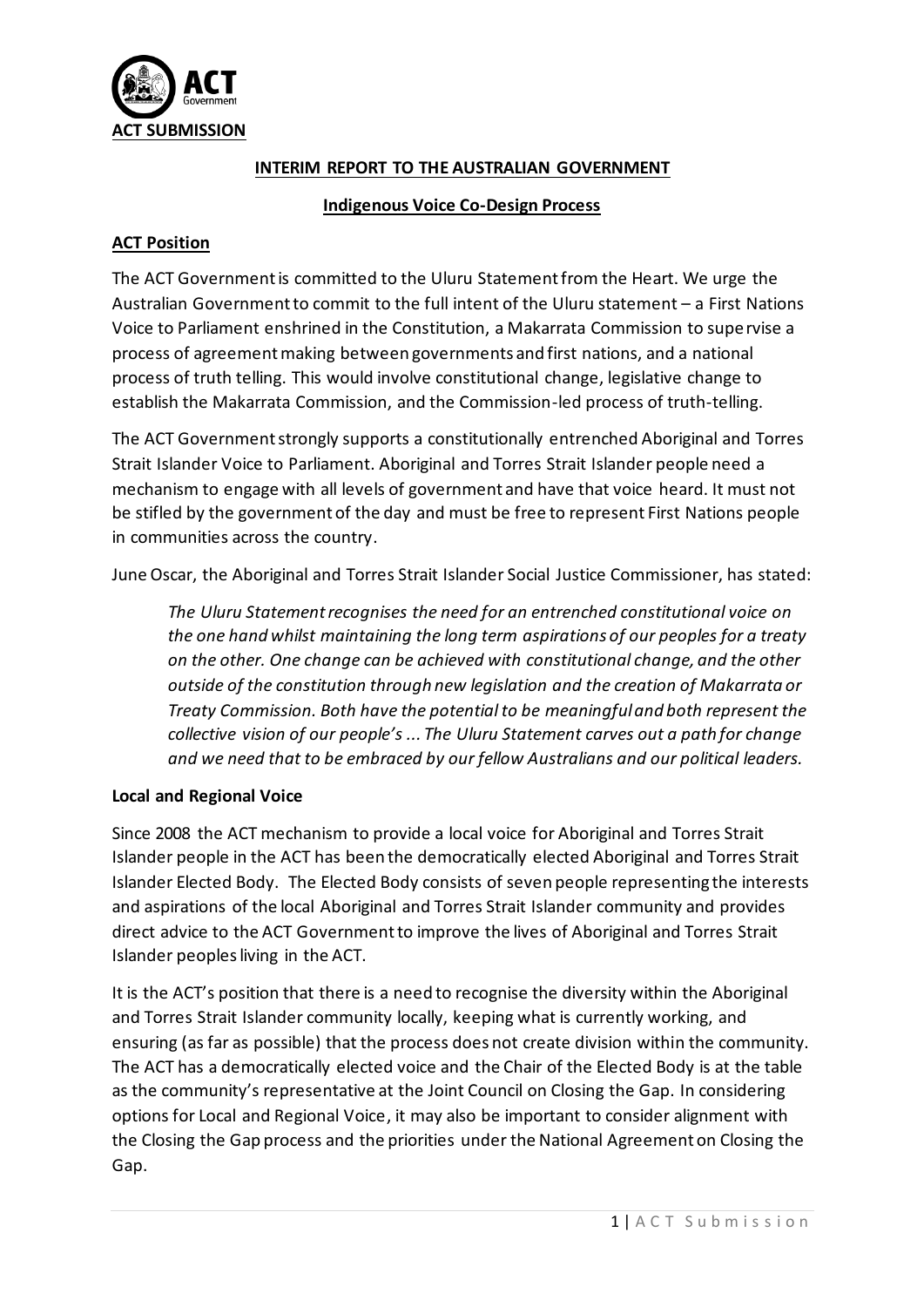

The ACT is committed to self-determination and working with the ACT's Aboriginal and Torres Strait Islander community to ensure that priorities are developed and driven by community. The ACT Government recognises the need for a shared and collective approach to achieving quality life outcomes for the Aboriginal and Torres Strait Islander community.

The *ACT Aboriginal and Torres Strait Islander Agreement 2019-2028* was signed by the Aboriginal and Torres Strait Islander Elected Body and ACT Government in 2019. It demonstrates the shared commitment and partnership of the ACT Government and the Aboriginal and Torres Strait Islander Elected Body to work together to improve life outcomes and self-determination for Aboriginal and Torres Strait Islander people in the ACT.

Self-determination is the underlying principle of the ACT Agreement, which is an ongoing process of choice to ensure the Aboriginal and Torres Strait Islander community can meet their social, cultural and economic needs.

We anticipate that every State or Territory will have a model that is developed in partnership with Aboriginal and Torres Strait Islander people in those areas.

For the ACT there also needs to be consideration of an expanded Regional Voice that includes the Aboriginal and Torres Strait Islander communities in the Canberra Region extending into NSW. The proposed framework will need to be dynamic enough to facilitate cross-jurisdictional engagement. Aboriginal socio-cultural regions do not follow State and Territory borders and consideration will need to ensure that Aboriginal cultural regions are respected.

To the greatest extent possible, the Regional Voice should not be divisive. That there should be no arbitrary decisions made prior to the co-design process.

How this will work will need to be led by the Aboriginal and Torres Strait Islander Elected Body from the ACT perspective and the relevant NSW Aboriginal Regional Alliance organisation. The ACT and NSW Governments will need to be the enablers in this process. The ACT is committed to facilitating this Regional Voice.

The Regional Voice should not detract from the Local Voice but should look at the wider regional issues and reach consensus on how to strengthen cross-jurisdictional cooperation for the joint ACT/NSW region.

# **National Voice**

The ACT Government notes that the terms of reference for the co-design process specifically excluded making recommendations about constitutional recognition.

The ACT Government is resolutely committed to advancing the Uluru Statement, to ensure that Aboriginal and Torres Strait Islander peoples are recognised, and their voice is constitutionally enshrined. The Voice should be included in the Constitution, and legislation should be enacted to determine its composition, powers and procedures.

There have been a myriad of papers, consultations and committees on constitutional recognition. Removing the discriminatory provisions from our Constitution would have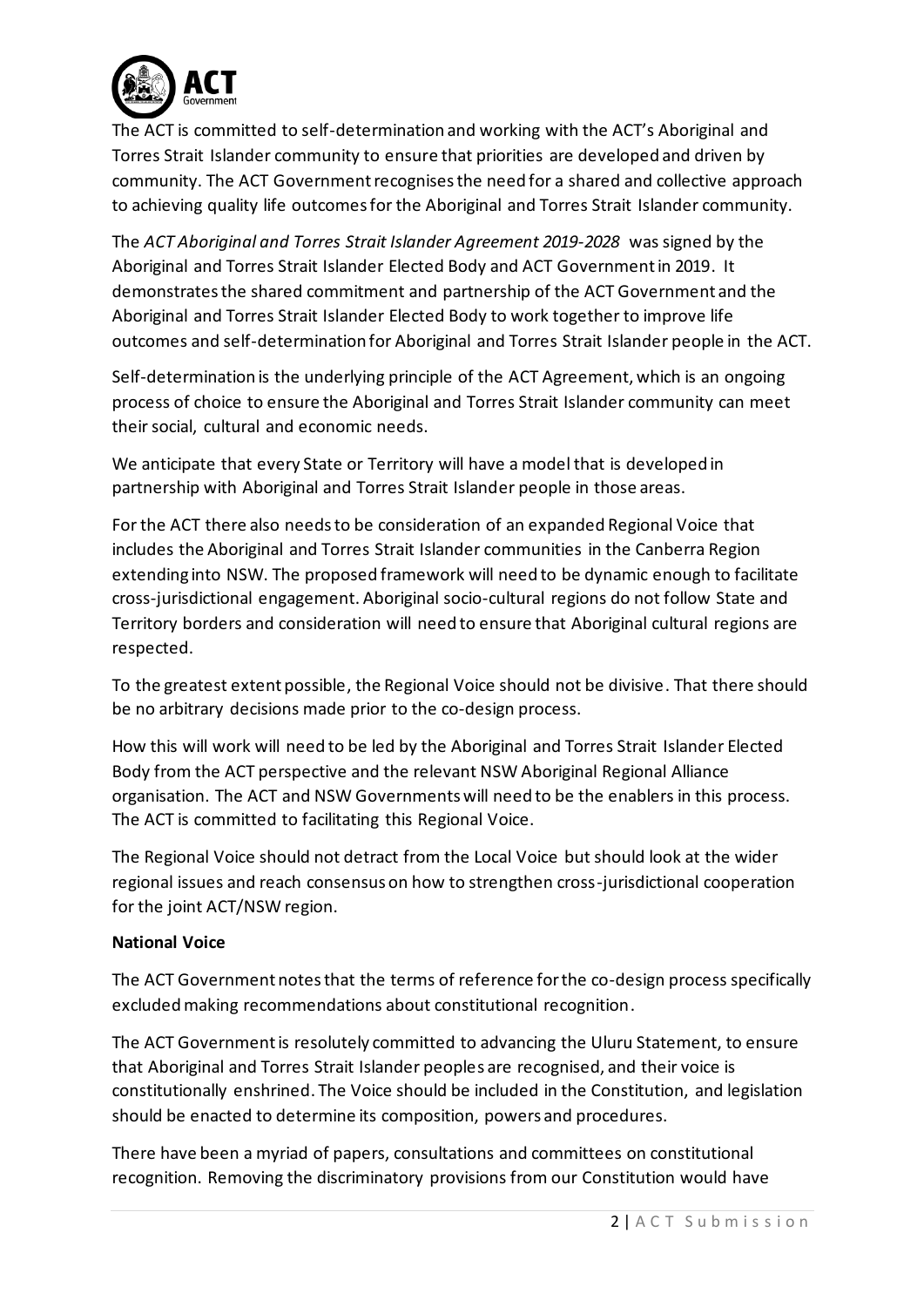

lasting practical effects through the protection of human rights. Recognising Aboriginal and Torres Strait Islander people in a preamble is a strong symbolic gesture that does not diminish its importance in any way. The power of symbols is that they can inspire action. This in turn can result in positive practical impacts that lead to an improved quality of life for Aboriginal and Torres Strait Islander peoples.

The 2012 Report by the Expert Panel on Constitutional Recognition of Indigenous Australians (the Expert Panel) outlined recommendations that include substantive change to the Constitution, that recognises the true status of First Australians and that removes racial discrimination from the Constitution. The Expert Panel stated that:

*Aboriginal and Torres Strait Islander peoples were excluded from the deliberations that led to the adoption of the Constitution. The text of the Constitution excluded them. It was not until two-thirds of the way through the nation's first century that the exclusion was removed, and the Constitution shifted closer to a position of neutrality. The logical next step is to achieve full inclusion of Aboriginal and Torres Strait Islander peoples in the Constitution by recognising their continuing cultures, languages and heritage as an important part of our nation and by removing the outdated notion of race.*

The Expert Panel recommended that a new section 51A be inserted into the Constitution, giving recognition of Aboriginal and Torres Strait Islander peoples. The committee also recommended that a new clause 116A be added to the Constitution, namely:

*(1) The Commonwealth, a State or a Territory shall not discriminate on the grounds of race, colour or ethnic or national origin.*

*(2) Subsection (1) does not preclude the making of laws or measures for the purpose of overcoming disadvantage, ameliorating the effects of past discrimination, or protecting the cultures, languages or heritage of any group.*

The Uluru Statement from the Heart, signed at the 2017 First Nations National Constitutional Convention, calls for structural reform including constitutional change. Structural reform means establishing a new relationship between First Nations and the Australian nation based on justice and self-determination. The gathering in Central Australia, held on the 50th Anniversary of the 1967 Referendum, created a historic consensus on structural reform and constitutional change. These reforms would later become the theme for 2019 NAIDOC celebrations: Voice, Treaty, Truth.

Following the Uluru Statement, a further inquiry was undertaken through the appointment of the Joint Select Committee on Constitutional Recognition Relating to Aboriginal and Torres Strait Islander Peoples. The four recommendations, made by the Committee in 2018, have provided the basis of the current Indigenous Voice consultations.

As the current Indigenous Voice work acknowledges, there has been a lot of work already undertaken over the years. The ACT Government is encouraged by the steps being taken that look to bring the aspirations of First Australians to fruition.

The ACT is supportive of a principle-based framework and the holding of a referendum once a model has been settled. This is in line with Recommendation 2 of the Joint Select